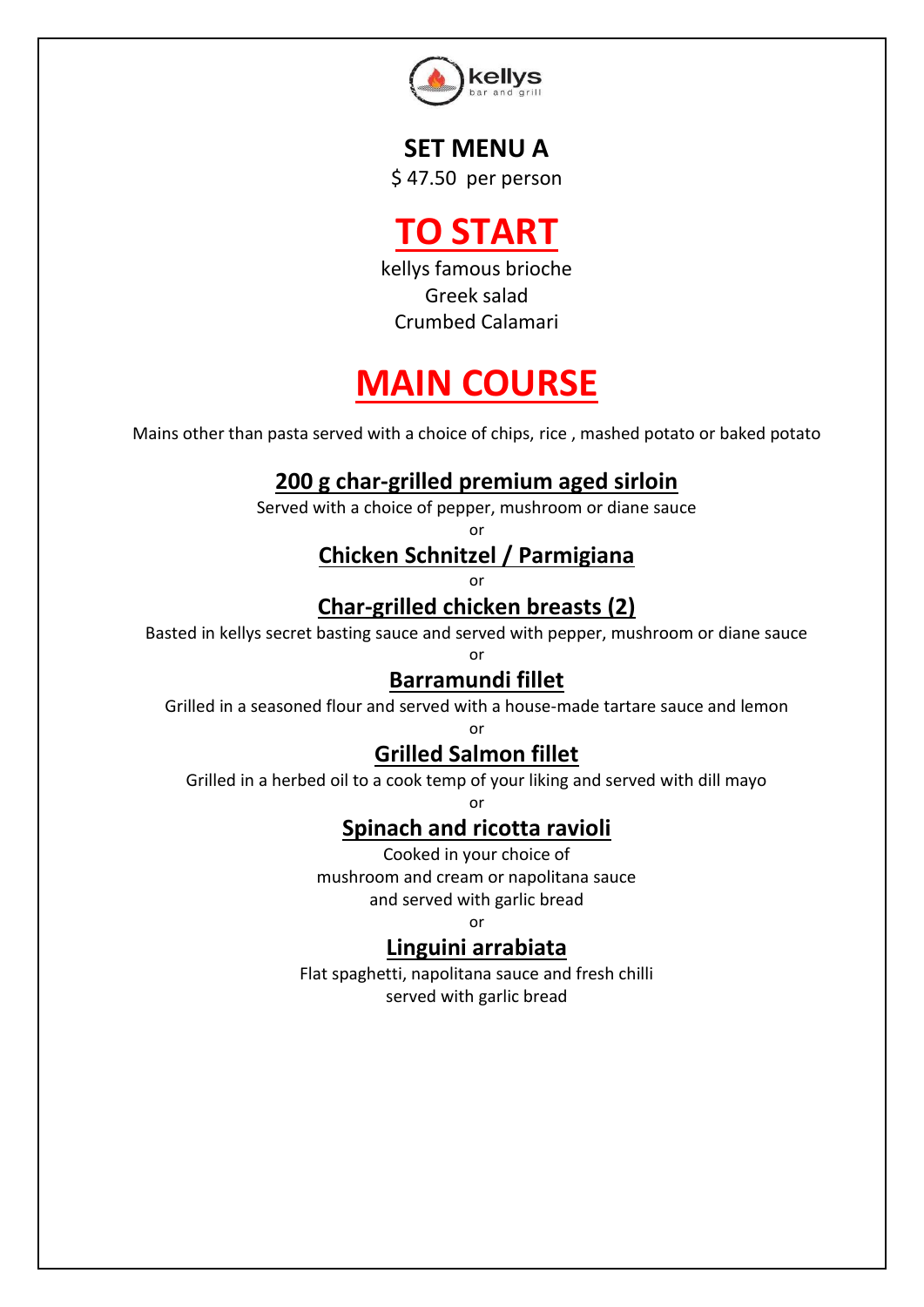

**SET MENU B** \$55.00 per person



kellys famous brioche Greek salads Crumbed calamari

# **MAIN COURSE**

Mains other than pasta served with a choice of chips, rice , mashed potato or baked potato

### **200 g char-grilled premium aged sirloin**

Served with a choice of pepper, mushroom or diane sauce or

### **Chicken Schnitzel / Parmigiana**

or

### **Char-grilled chicken breasts (2)**

Basted in kellys secret basting sauce and served with pepper, mushroom or diane sauce or

### **Barramundi fillet**

Grilled in a seasoned flour and served with a house-made tartare sauce and lemon or

### **Grilled Salmon fillet**

Grilled with a herbed oil to a cook temp of your liking and served with dill mayo or

### **Spinach and ricotta ravioli**

Cooked in your choice of mushroom and cream or napolitana sauce and served with garlic bread

or

#### **Linguini arrabiata**

Flat spaghetti, napolitana sauce and fresh chilli served with garlic bread

# **DESSERT**

**Choc-fudge brownie**

Served with vanilla ice cream and chocolate sauce

or

#### **Ice cream and chocolate sauce**

served using kellys homemade chocolate sauce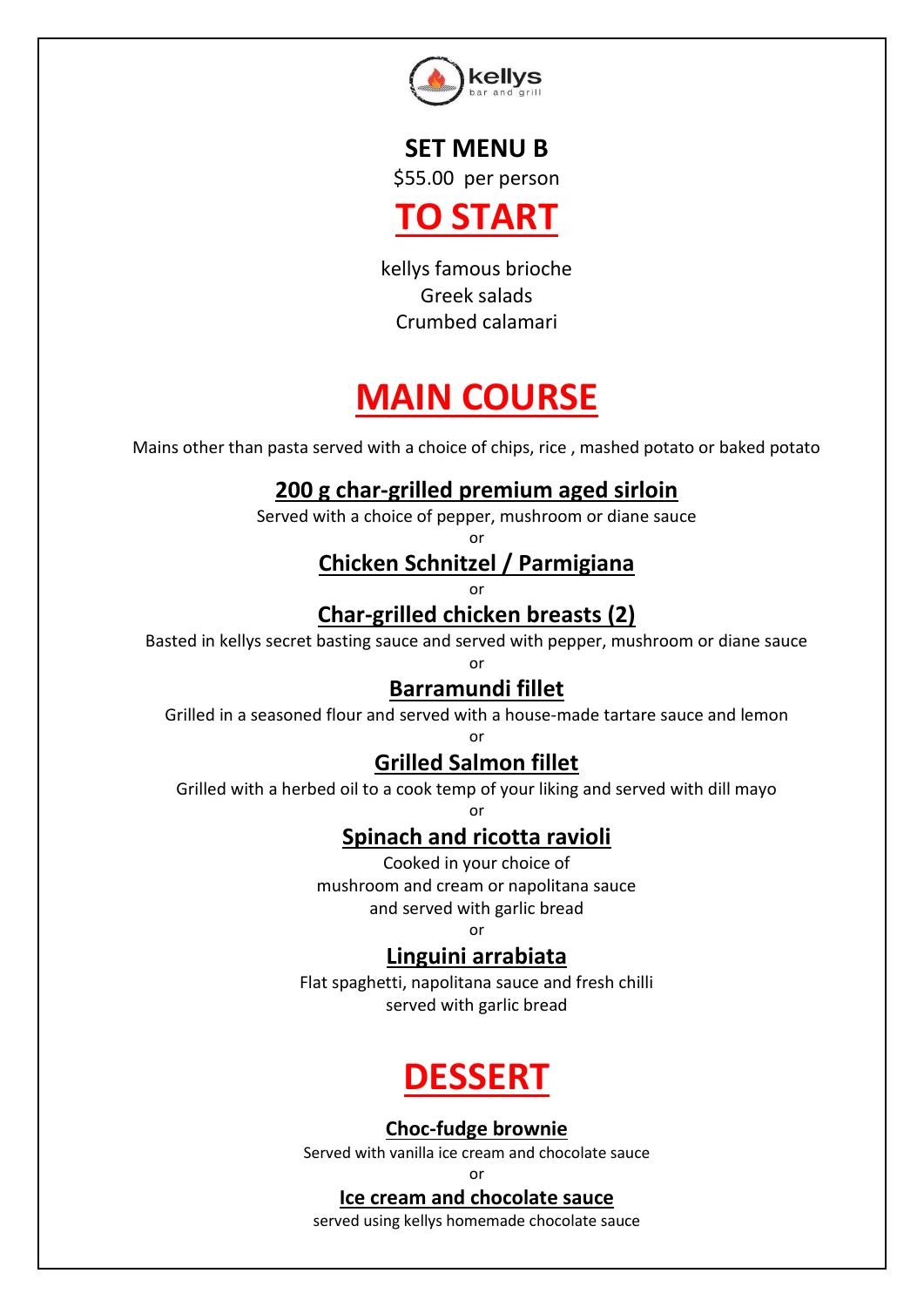

**SET MENU C** \$58 per person



kellys famous brioche Greek salad Crumbed calamari

# **MAIN COURSE**

Mains other than pasta served with a choice of chips, rice , mashed potato or baked potato

### **Kellys famous pork or lamb ribs( sml )**

Basted in kellys secret basting sauce

or

### **200 g char-grilled eye fillet**

Served with a choice of pepper, mushroom or diane sauce

or

### **Char-grilled chicken breasts (2)**

Basted in kellys secret basting sauce and served with pepper, mushroom or diane sauce or

#### **Barramundi fillet**

Grilled in a seasoned flour and served with a house-made tartare sauce and lemon

or

### **Grilled Salmon fillet**

Grilled with a herbed oil to a cook temp of your liking and served with dill mayo

or

### **Spinach and ricotta ravioli**

Cooked in your choice of mushroom and cream or napolitana sauce served with garlic bread

or

### **Linguini arrabiata**

Flat spaghetti, napolitana sauce and fresh chilli served with garlic bread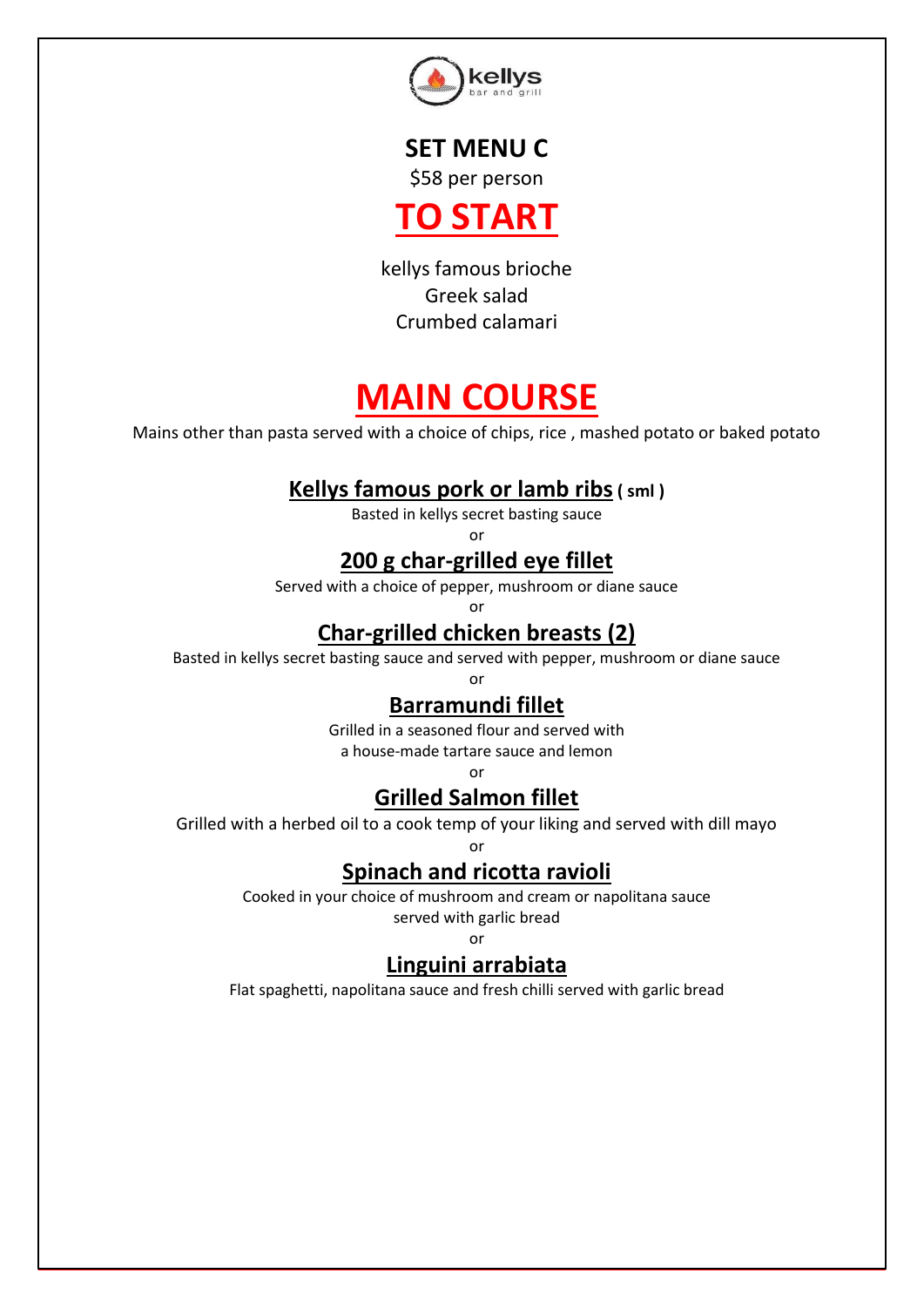

**SET MENU D** \$65 per person



kellys famous brioche Greek salads Crumbed calamari

## **MAIN COURSE**

Mains other than pasta served with a choice of chips, rice , mashed potato or baked potato

### **Kellys famous pork or lamb ribs ( reg )**

Basted in kellys secret basting sauce

or

### **300 g char-grilled scotch fillet**

Served with a choice of pepper, mushroom or diane sauce

or

### **200 g char-grilled eye fillet**

Ser**ved with sang kathy of pepper, de uthocod an eosalier**e sauce

or

### **Char-grilled chicken breasts (2)**

Basted in kellys secret basting sauce and served with pepper, mushroom or diane sauce

or

#### **Barramundi fillets**

Grilled in a seasoned flour and served with a house-made tartare sauce and lemon

or

### **Grilled Salmon fillet**

Grilled with a herbed oil to a cook temp of your liking and served with dill mayo

#### or **Spinach and ricotta ravioli**

Cooked in your choice of mushroom and cream or napolitana sauce and served with garlic bread

or

### **Linguini arrabiata**

Flat spaghetti, napolitana sauce and fresh chilli served with garlic bread

# **DESSERT**

Choc-fudge brownie

Served with vanilla ice cream and chocolate sauce

or

Ice cream & chocolate sauce

served using kellys homemade chocolate sauce